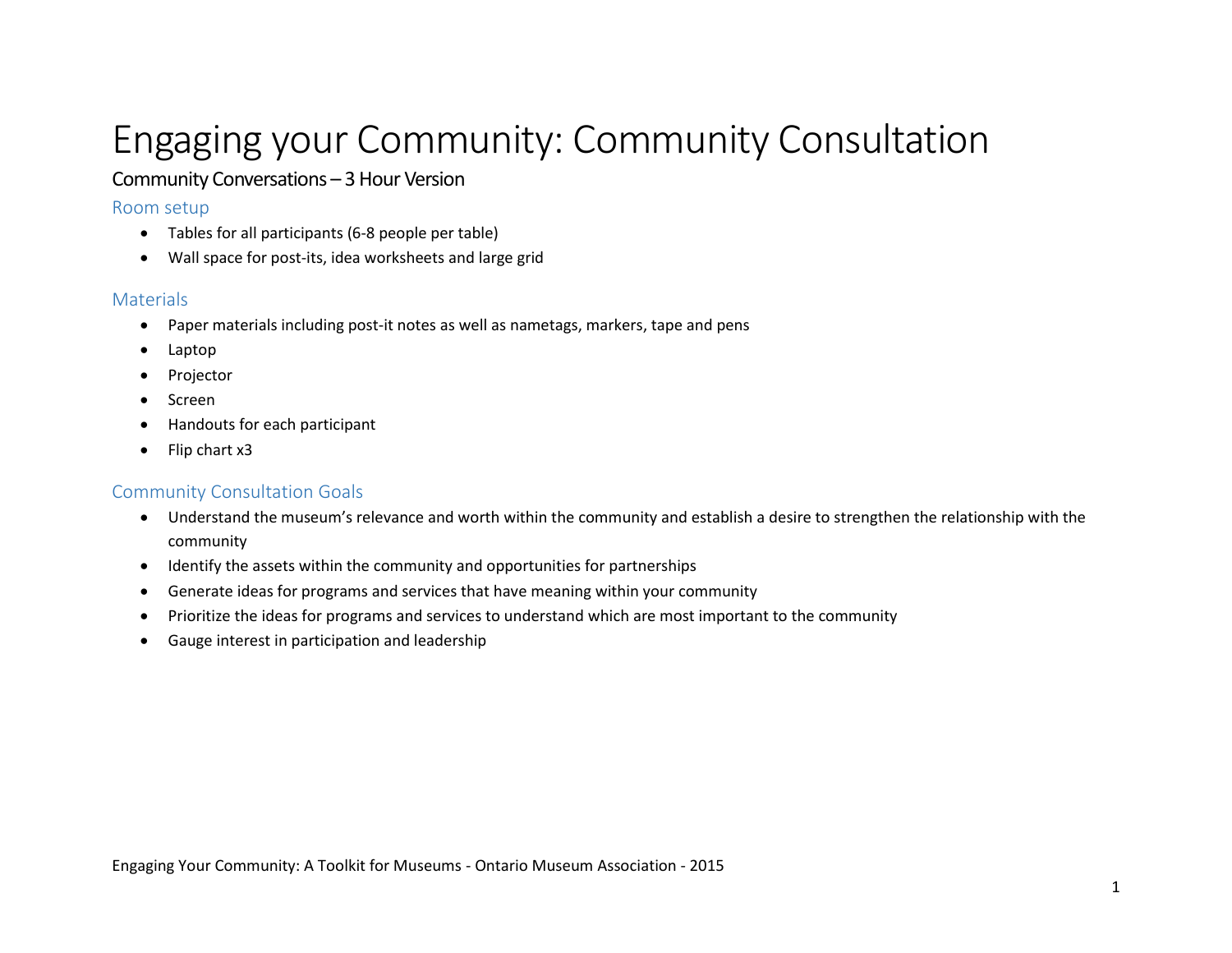| #              | <b>Time</b> | <b>Activity &amp; Instruction</b>                                                                                                                                    | <b>Notes and Materials</b> |  |  |
|----------------|-------------|----------------------------------------------------------------------------------------------------------------------------------------------------------------------|----------------------------|--|--|
|                |             |                                                                                                                                                                      | required                   |  |  |
| $\mathbf 1$    | 15 mins     | <b>Opening &amp; Welcome</b>                                                                                                                                         | Name tags                  |  |  |
|                |             | Introduce facilitators and museum representatives                                                                                                                    |                            |  |  |
|                |             | Welcome all and thank for participation                                                                                                                              |                            |  |  |
|                |             | Why the museum is undergoing this process (what triggered the museum, key<br>issues, etc.)                                                                           |                            |  |  |
|                |             | Describe successes to date in forming a relationship with the community. In this<br>$\bullet$<br>process we're allowed to re-think and improve upon these ideas too! |                            |  |  |
|                |             | Why they were invited (i.e. critical to collaborate with the community in                                                                                            |                            |  |  |
|                |             | developing ideas; representation from diverse groups)                                                                                                                |                            |  |  |
|                |             | Overview of the Engaging your Community process and this session                                                                                                     |                            |  |  |
| $\overline{2}$ | 15 mins     | <b>Ice breaker - Speed Dating</b>                                                                                                                                    | PowerPoint slides          |  |  |
|                |             | Two rounds of pairing up with someone you don't know really well, or discussion in table                                                                             | Laptop                     |  |  |
|                |             | groups. (5 minutes each)                                                                                                                                             | Projector                  |  |  |
|                |             | Round 1: What's your favourite thing about this community?<br>$\bullet$                                                                                              | Screen                     |  |  |
|                |             | Round 2: Why is it important that you are here today?<br>$\bullet$                                                                                                   |                            |  |  |
|                |             | Round 3: What do you love most about what you do (work or volunteering)?                                                                                             |                            |  |  |
| 3              | 10 mins     | Organization                                                                                                                                                         | PowerPoint slides          |  |  |
|                |             | Groups of 6-10 people                                                                                                                                                | Laptop                     |  |  |
|                |             | Ensure each participant group includes one Working Group member                                                                                                      | Projector                  |  |  |
|                |             |                                                                                                                                                                      | Screen                     |  |  |
|                |             | Introduce roles in each group                                                                                                                                        | Post-it notes              |  |  |
|                |             | 1 Conversation leader ensures everyone gets a chance to speak and helps the<br>$\bullet$<br>group to stay on topic                                                   | Markers                    |  |  |
|                |             | 1 Note-taker captures key insights on separate post-it notes. Note-taker should<br>number each post-it to associate it with the round & question                     |                            |  |  |
|                |             | Each round has three questions. We're going to address each question one a time.                                                                                     |                            |  |  |
|                |             | <b>Tips for Quality Conversation</b>                                                                                                                                 |                            |  |  |
|                |             | Share Responsibility - for your own learning and the quality of the group's<br>dialogue                                                                              |                            |  |  |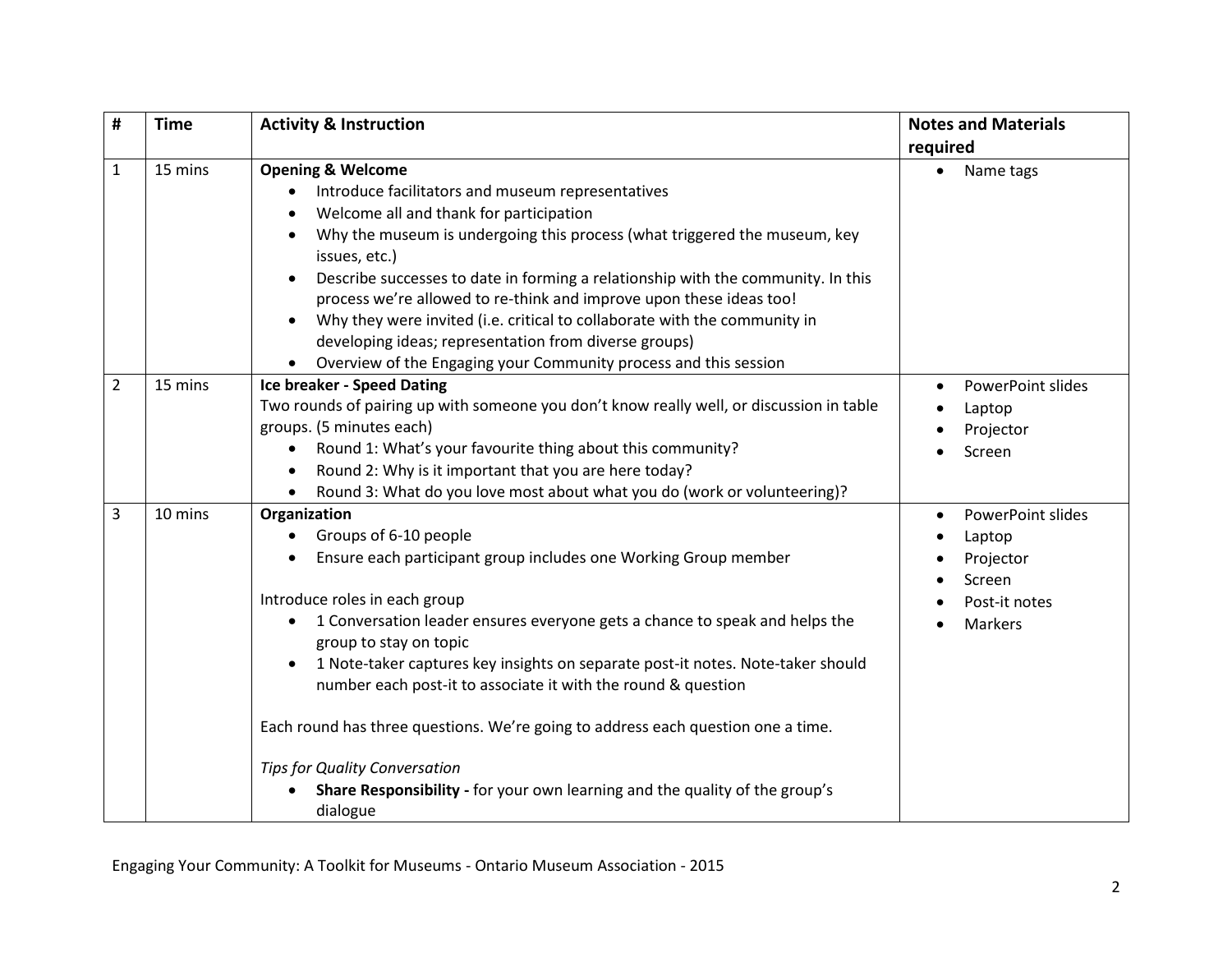| # | <b>Time</b> | <b>Activity &amp; Instruction</b>                                                                                                                                                                                                                                                                                                                                                                                  | <b>Notes and Materials</b>                     |
|---|-------------|--------------------------------------------------------------------------------------------------------------------------------------------------------------------------------------------------------------------------------------------------------------------------------------------------------------------------------------------------------------------------------------------------------------------|------------------------------------------------|
|   |             |                                                                                                                                                                                                                                                                                                                                                                                                                    | required                                       |
|   |             | Hear all Voices - Invite everyone to express their perspective and share from their<br>$\bullet$<br>experiences<br>Listen - Listen carefully and actively: hear what each member has to offer and let<br>others speak<br>Stay Open Minded - Be curious, seek to understand, explore ideas you want to<br>$\bullet$<br>reject<br>Silence is Powerful - Allow moments of silence to enrich your dialogue; sit with a |                                                |
|   |             | question until there is clarity; pause to acknowledge an insight that resonates                                                                                                                                                                                                                                                                                                                                    |                                                |
| 4 | 30 mins     | <b>ROUND1</b>                                                                                                                                                                                                                                                                                                                                                                                                      | Timer<br>$\bullet$<br><b>PowerPoint slides</b> |
|   |             | FOCUS: Understand the museum's relevance and worth within the community and                                                                                                                                                                                                                                                                                                                                        | Laptop                                         |
|   |             | establish a need to strengthen the relationship with the community.                                                                                                                                                                                                                                                                                                                                                | Projector<br>Screen                            |
|   |             | Q1. How would you describe the values and goals of this community?                                                                                                                                                                                                                                                                                                                                                 | Post-it notes<br>Pens                          |
|   |             | Q2. What does the museum mean to you? How do you think your feelings are the same or<br>different to the wider community?                                                                                                                                                                                                                                                                                          | Poster paper to line<br>the walls              |
|   |             | Q3. In what ways does the museum connect with the community? Why are those<br>connections important?                                                                                                                                                                                                                                                                                                               | Markers<br>Wall space to put post-its up       |
|   |             | Q4. What barriers affect the museum's ability to connect with our community? Do they<br>affect specific groups that you can identify?                                                                                                                                                                                                                                                                              | in clusters.                                   |
|   |             | The note-taker should select 3 post-it notes as each group's 'top insights' and hand them<br>into the facilitator at the end of the round.                                                                                                                                                                                                                                                                         |                                                |
|   |             | Remind note-taker to select top 3 insights as time comes to an end.<br>Collect post-it notes and cluster them into themes on the wall.                                                                                                                                                                                                                                                                             |                                                |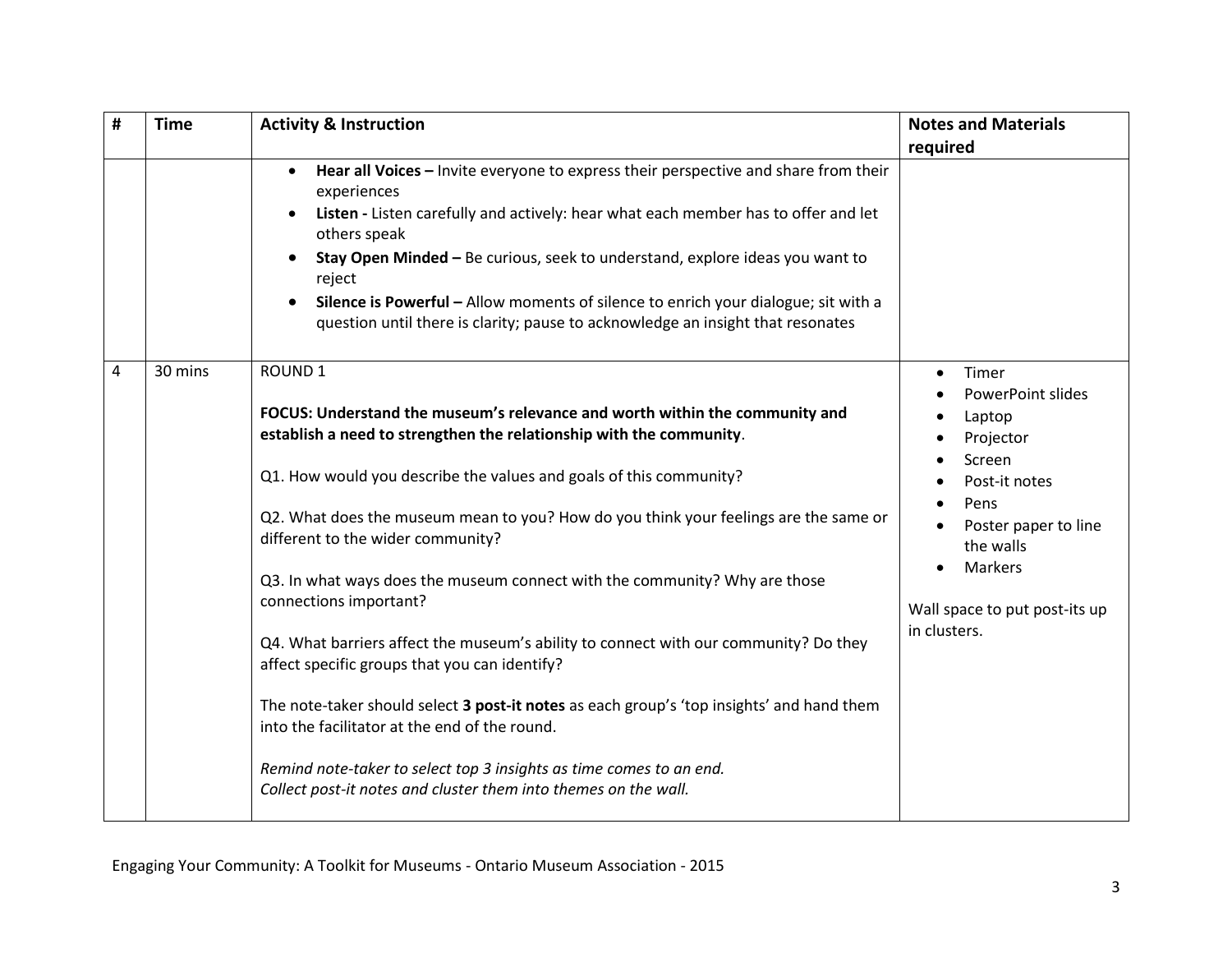| #              | <b>Time</b> | <b>Activity &amp; Instruction</b>                                                                                                                                                                                                                                                                                                                                                                                                                                                                                                                                                                                         | <b>Notes and Materials</b><br>required                                                                                                                                |
|----------------|-------------|---------------------------------------------------------------------------------------------------------------------------------------------------------------------------------------------------------------------------------------------------------------------------------------------------------------------------------------------------------------------------------------------------------------------------------------------------------------------------------------------------------------------------------------------------------------------------------------------------------------------------|-----------------------------------------------------------------------------------------------------------------------------------------------------------------------|
| 5              | 30 mins     | <b>ROUND 2</b><br>Generation of ideas for programs and services that would have meaning within your<br>community<br>Q1. Think of ideas for ways the museum could go beyond its walls and into the community<br>through the groups/places/people who are active in the community. (stretch the mind,<br>there are no bad ideas!)                                                                                                                                                                                                                                                                                           | <b>PowerPoint slides</b><br>$\bullet$<br>Laptop<br>$\bullet$<br>Projector<br>Screen<br>Timer<br>Post-it notes<br>$\bullet$<br>Markers<br>$\bullet$<br>Idea worksheets |
|                |             | Q2. Think of ideas for ways these groups/places/people could come into the museum<br>(programs, services, roles, responsibilities, access, events, etc.)<br>Q3. Of the ideas generated so far, which are standing out as having some potential (select<br>3-5)? Write each idea on the front of an Idea Worksheet with overview information.                                                                                                                                                                                                                                                                              |                                                                                                                                                                       |
| 6              | 20 mins     | Share back to the larger group<br>1. Have each circle share their top ideas<br>2. Paste the idea worksheets on the walls around the room (group similar sheets)                                                                                                                                                                                                                                                                                                                                                                                                                                                           | Timer<br>$\bullet$<br><b>Tape</b>                                                                                                                                     |
| $\overline{7}$ | 10 mins     | <b>Dotmocracy</b><br>Remind everyone of the goal of establishing a deeper, more sustainable<br>$\bullet$<br>relationship between the museum and the community<br>Explain that while all the ideas are good, we can't do them all at once, and the<br>$\bullet$<br>purpose of the dotmocracy, is that it enables you to help us prioritize which of<br>these ideas to focus on first<br>Ask everyone to walk around the room and put a dot next to their top 3 ideas that<br>$\bullet$<br>they think would be meaningful for the community & the museum<br>Count all the stars and write the number next to the idea title | Dots<br>$\bullet$<br>Timer<br>$\bullet$<br>Large wall space to put up<br>idea worksheets.                                                                             |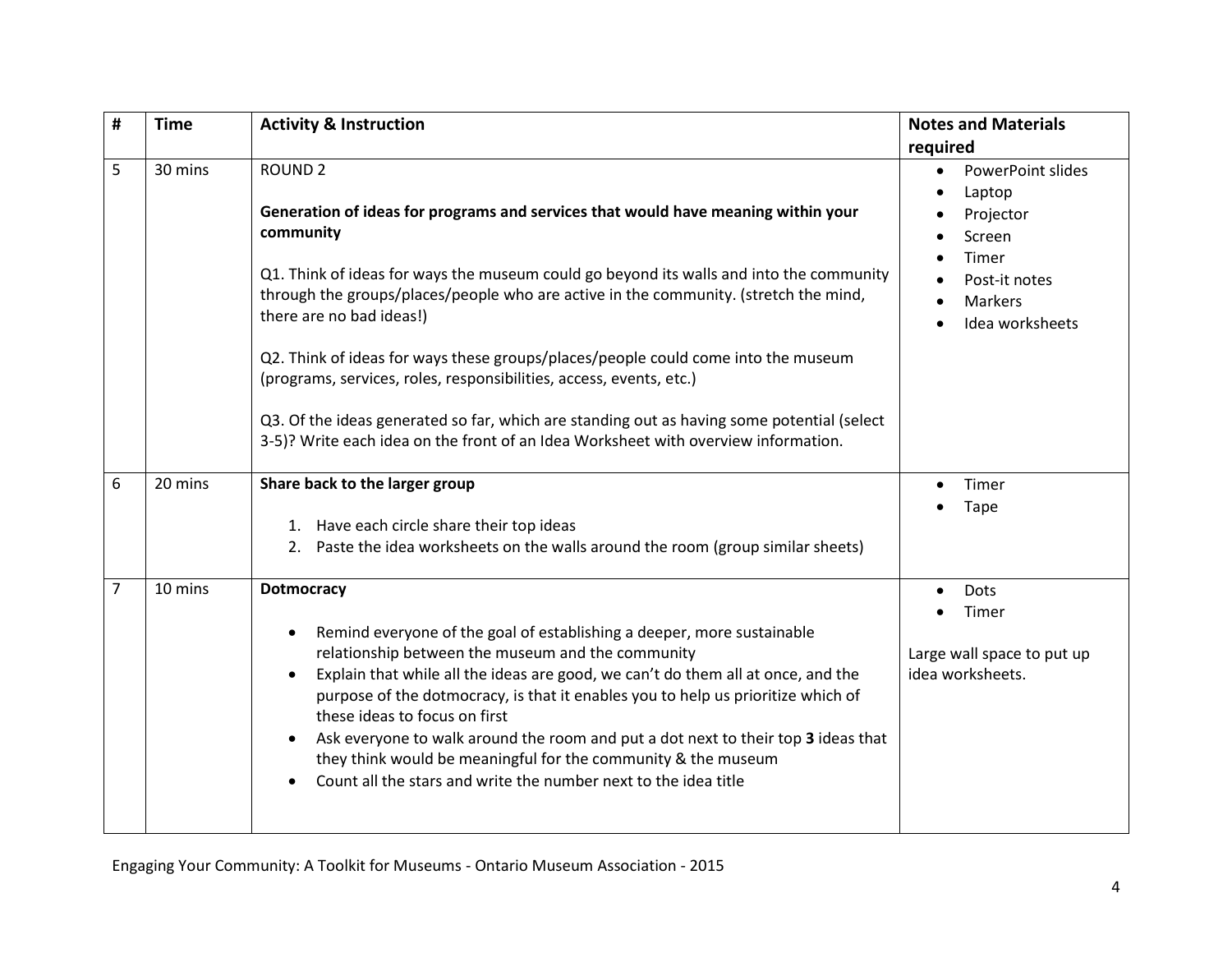| # | <b>Time</b>                                                           | <b>Activity &amp; Instruction</b>                                                                                                                                                                                                                                                                                                                                                                                                                                         |                |                |                |                                         |    |    |                     |                                                   |   |                             | <b>Notes and Materials</b><br>required |
|---|-----------------------------------------------------------------------|---------------------------------------------------------------------------------------------------------------------------------------------------------------------------------------------------------------------------------------------------------------------------------------------------------------------------------------------------------------------------------------------------------------------------------------------------------------------------|----------------|----------------|----------------|-----------------------------------------|----|----|---------------------|---------------------------------------------------|---|-----------------------------|----------------------------------------|
| 8 | 30 mins<br>ROUND <sub>4</sub><br><b>Expanding the promising ideas</b> |                                                                                                                                                                                                                                                                                                                                                                                                                                                                           |                |                |                |                                         |    |    |                     | Idea worksheets<br>$\bullet$<br>Pens<br>$\bullet$ |   |                             |                                        |
|   |                                                                       | Place each of the 5-10 top idea worksheets at a different table.<br>$\bullet$<br>Ask each person to go to the table of the idea that most interests them.<br>$\bullet$<br>With your group, discuss the following questions and document the responses on the back<br>of the Idea Worksheet:<br>1. What problem is this idea solving?<br>Who could benefit from this idea?<br>2.<br>What do you need to make it real?<br>3.<br>Plot the idea on the following chart:<br>4. |                |                |                |                                         |    |    |                     |                                                   |   |                             |                                        |
|   |                                                                       | <b>Significant Impact</b><br>5                                                                                                                                                                                                                                                                                                                                                                                                                                            |                |                |                |                                         |    |    |                     |                                                   |   |                             |                                        |
|   |                                                                       |                                                                                                                                                                                                                                                                                                                                                                                                                                                                           |                |                |                | 4<br>$\mathbf{3}$<br><br>$\overline{2}$ |    |    |                     |                                                   |   |                             |                                        |
|   |                                                                       | Easy to<br>5<br>Implement                                                                                                                                                                                                                                                                                                                                                                                                                                                 | $\overline{4}$ | $\overline{3}$ | $\overline{2}$ | 1<br>$\mathbf{1}$<br>÷<br>$\mathbf{1}$  | 1: | 2: | $\overline{3}$<br>÷ | $\overline{4}$                                    | 5 | <b>Hard to</b><br>Implement |                                        |
|   |                                                                       |                                                                                                                                                                                                                                                                                                                                                                                                                                                                           |                |                |                | $\overline{2}$<br>3                     |    |    |                     |                                                   |   |                             |                                        |
|   |                                                                       |                                                                                                                                                                                                                                                                                                                                                                                                                                                                           |                |                |                | 4<br><br>5                              |    |    |                     |                                                   |   |                             |                                        |
|   |                                                                       | Lower Impact                                                                                                                                                                                                                                                                                                                                                                                                                                                              |                |                |                |                                         |    |    |                     |                                                   |   |                             |                                        |
|   |                                                                       |                                                                                                                                                                                                                                                                                                                                                                                                                                                                           |                |                |                |                                         |    |    |                     |                                                   |   |                             |                                        |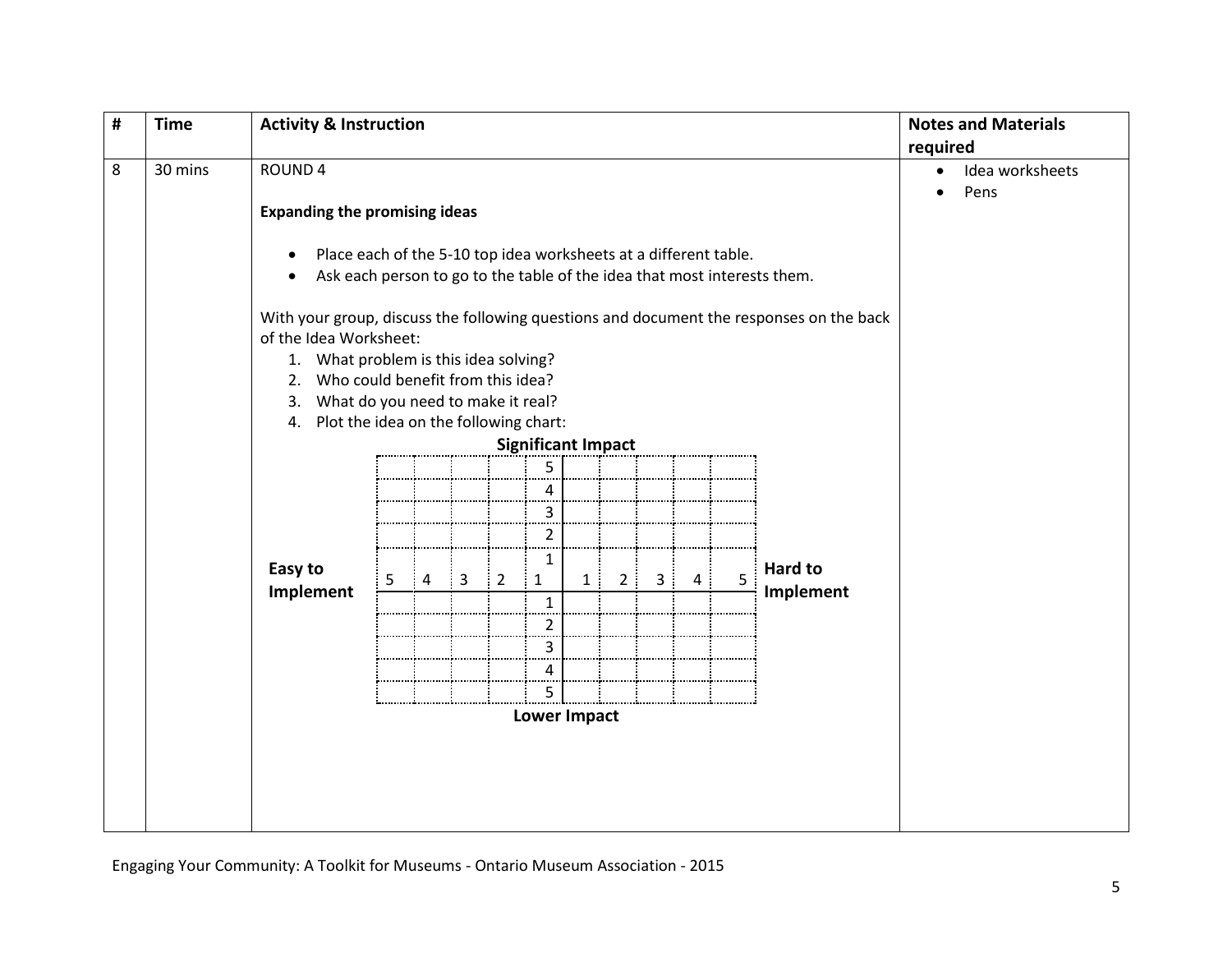| #  | <b>Time</b> | <b>Activity &amp; Instruction</b>                                                                                                                                                                                                                                                                                                                                                                                                                                                                                                                                                                                                                                                                                                                                                                                                        | <b>Notes and Materials</b><br>required           |
|----|-------------|------------------------------------------------------------------------------------------------------------------------------------------------------------------------------------------------------------------------------------------------------------------------------------------------------------------------------------------------------------------------------------------------------------------------------------------------------------------------------------------------------------------------------------------------------------------------------------------------------------------------------------------------------------------------------------------------------------------------------------------------------------------------------------------------------------------------------------------|--------------------------------------------------|
| 9  | 5 mins      | Share back with the full group                                                                                                                                                                                                                                                                                                                                                                                                                                                                                                                                                                                                                                                                                                                                                                                                           | Large grid                                       |
|    |             | The facilitator asks each group where they plotted the idea on the grid and asks them how<br>they measured the impact of the idea as well as why it was easier/harder to implement                                                                                                                                                                                                                                                                                                                                                                                                                                                                                                                                                                                                                                                       | Wall space or flip chart to<br>post large grid.  |
|    |             | Assistant facilitator to take notes.                                                                                                                                                                                                                                                                                                                                                                                                                                                                                                                                                                                                                                                                                                                                                                                                     |                                                  |
| 10 | 5 mins      | <b>Next Steps</b><br>Action Plan meeting with the working group to compare Self-Assessment and Community<br>Consultation results.<br>The working group will discuss results and identify what ideas to move forward.<br>$\bullet$<br>They will take your idea worksheets to help inform those ideas (meaningfulness,<br>resources required, etc.)<br>Accountability to you, the community as a whole, working group will share back<br>$\bullet$<br>and update you on progress.                                                                                                                                                                                                                                                                                                                                                          |                                                  |
|    | 8 mins      | <b>Wheel of Engagement Exercise</b><br>"We need your input on how you'd like to help moving the selected ideas forward. This<br>way the working group can communicate with you and involve you at the level you're<br>comfortable with."<br>Summarize how each level is defined:<br>Core - interested in being actively involved in the functioning and development of<br>$\bullet$<br>the idea<br>Involved - want to be frequently consulted and given opportunity to provide in-<br>$\bullet$<br>depth feedback (attending discussions or workshops as needed)<br>Supportive - want to provide some type of support and input (answering online<br>surveys, etc.)<br>Interested - want to be kept informed of the progress, but not be directly<br>involved in the work (newsletter, etc.)<br>Hand out wheel of engagement worksheets. | Wheel of engagement<br>worksheets<br><b>Dots</b> |